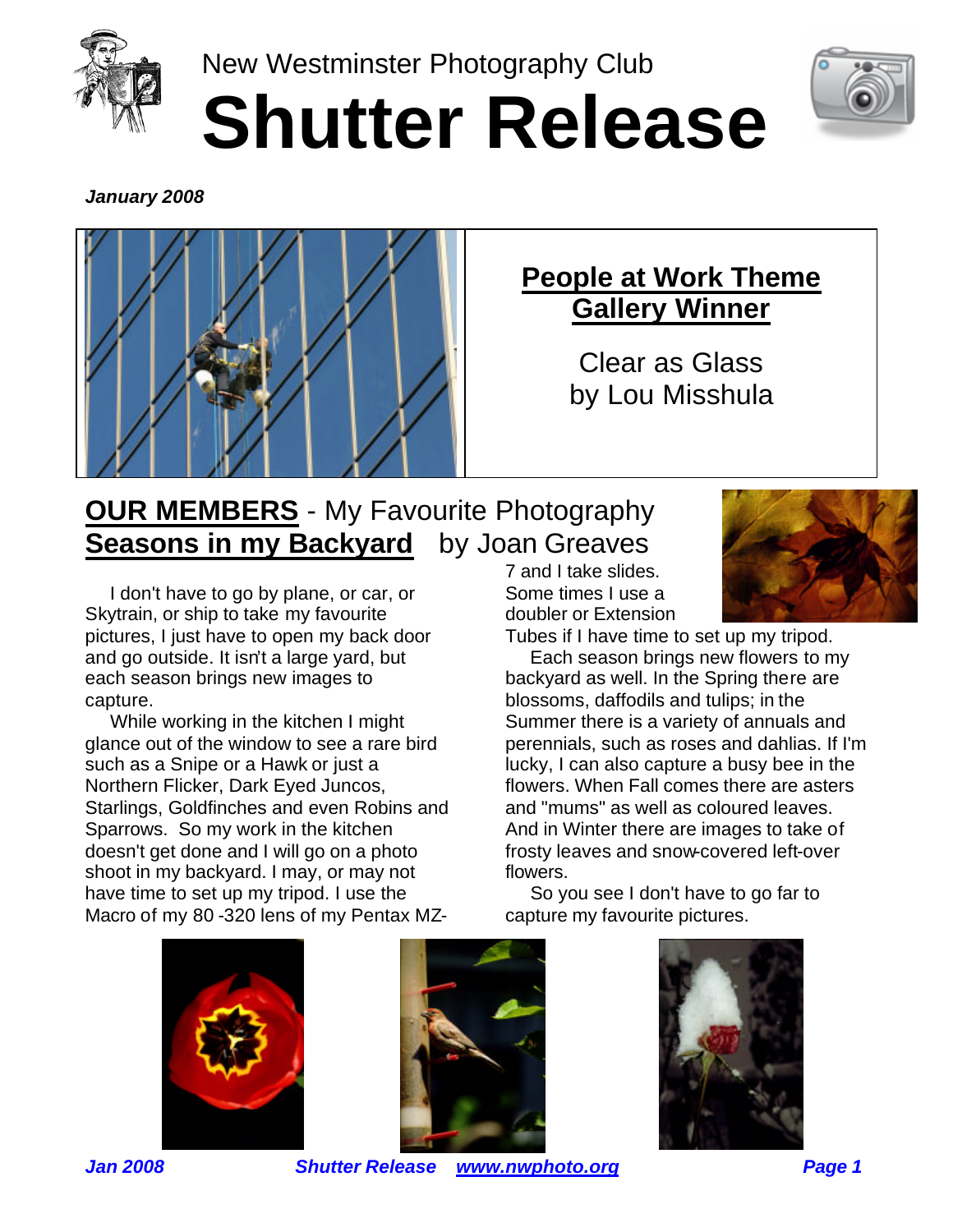#### **Education Corner** Crop or Not – Evaluation Guidelines

by Shona LaFortune

A frequent comment made by evaluators is to "crop" or to "clone out". On the surface, this is usually good advice, especially with respect to obvious visual distractions, but not always….

You should always try to avoid making suggestions that impact on the photographer's intention. Make an effort to understand what the photographer is trying to tell you. Often our view of photographs is biased by our own shooting style. If you like to shoot tight graphics, you might feel that some background details are not necessary, but the photographer may be trying to show something on context rather than creating the quasi-abstract you may prefer.

A good guideline is that if the background does not contribute to the story, it should be unobtrusive. Floral close-ups often need a background free of distractions, but a person on a city bench may well need some context.

"Improving" composition is another reason cropping is often recommended. Inexperienced photographers sometimes focus on their subject in the centre of the frame and then fail to recompose to move the subject to a more interesting or balanced off-centre position. But experienced photographers sometimes choose to put their subject in the centre. Before you blindly follow the "rule of thirds", ask yourself whether it works or whether you might just have a bias against centred subjects. Similarly, the central horizon "rule" has been successfully broken by many famous artists/photographers through history, so before pulling out that stale rulebook, ask yourself whether the horizon line is really that important in that particular image. Sometimes a "mirror image" works



best with a central horizon, as can a photograph that is trying to create a feeling of strength or stability.

That tree on the right-hand side? Does it pull your eye from the main subject? Is it supposed to, i.e. is it part of the story? Ask yourself questions like that before you suggest removing something.

What about the car in the background of the rose garden? Quick, clone it out. But wait, perhaps the photographer wanted to show the roses growing in the urban setting. Where these statements are made by the photographer, they should be made to look deliberate, not like a mistake.

Photographs that appear to be set up, or studio shots, come with them a higher expectation of perfection, since the photographer had everything under control. In that case, you should expect that everything in the photograph is there for a reason, and if they don't appear to belong, you should comment.

Documentary or photo-journalism photographs often have backgrounds or "distractions" that add to the story. Often they can't be easily removed without altering the truth of the image.

These suggestions work both in evaluation of the work of others and for your own work. Don't be too quick to crop out elements that might add to the viewer's understanding of your non-verbal communication.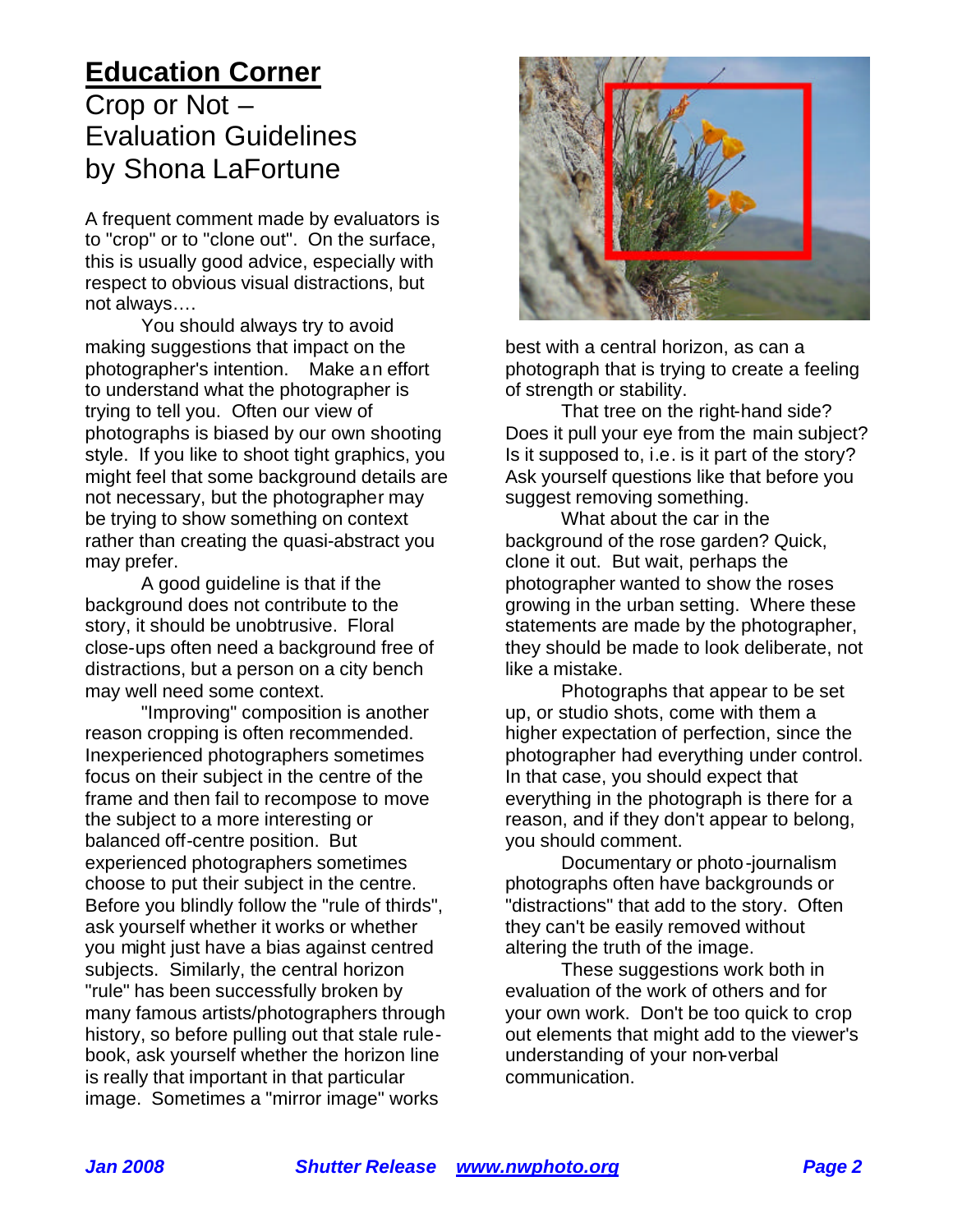### **Jan 22 – North Shore Challenge Selection**



At this meeting we will be selecting 10 digital

image entries for the 2008 North Shore Challenge. The subject is **open** and for a **horizontal images**, set pixels dimensions **width to 1024 pixels.** For a **vertical or square image**, set pixels dimensions **height to 768**. The maximum image size that will be projected is 1024 X 768 pixels (native XGA). Each member should bring in up to **4 images** to be considered.

### **Feb 5 - A Pair of Shorts**

In this meeting we launch two new series. In the future they will typically be 15 to 20 minutes in length focusing on a single topic. You will often see them as a "warm up act" for our main speakers at a meeting.

These series will be designed to follow our ideals of "a little something for everyone" over the course of the year -- tidbits for both beginners and more experienced photographers.

#### **Beyond the Green Square by Derek Carlin**

Derek will launch this series aimed at photographers who are getting started and are still a bit unsure of themselves when it comes to taking control of their camera.



The thrust of this series will be taking your camera off automatic (the "Green Square" on many Canon models).

Tonight's first session will start at the beginning. "Taking Control" -- a quick concentrated look at the basics of exposure, and how each of the basic controls of your camera affects the final image and understanding just what all those automatic modes are doing.

Future shorts will cover basic compositional "rules", case studies of tricky subject matter and all those things the older members sometimes take for granted and forget that the rest of us haven't learned it all yet! Learning these topics also helps you to understand the comments and critiques given to your photos when they are reviewed at the club or in competition (if a judge tells you to "open up a half stop", do

you know what settings you can change to do this? -- there's more than one way!)

#### **The Outer Limits by Shona LaFortune**

Shona will be leading a second series, for those photographers who are looking to try new techniques.



The focus (pardon the pun) of this series will be "altering reality" in a variety of ways with an emphasis on better expressing the "art" aspect of your photography.

This first session, by way of introduction with examples will show various in-camera, on-camera and PS techniques to alter reality.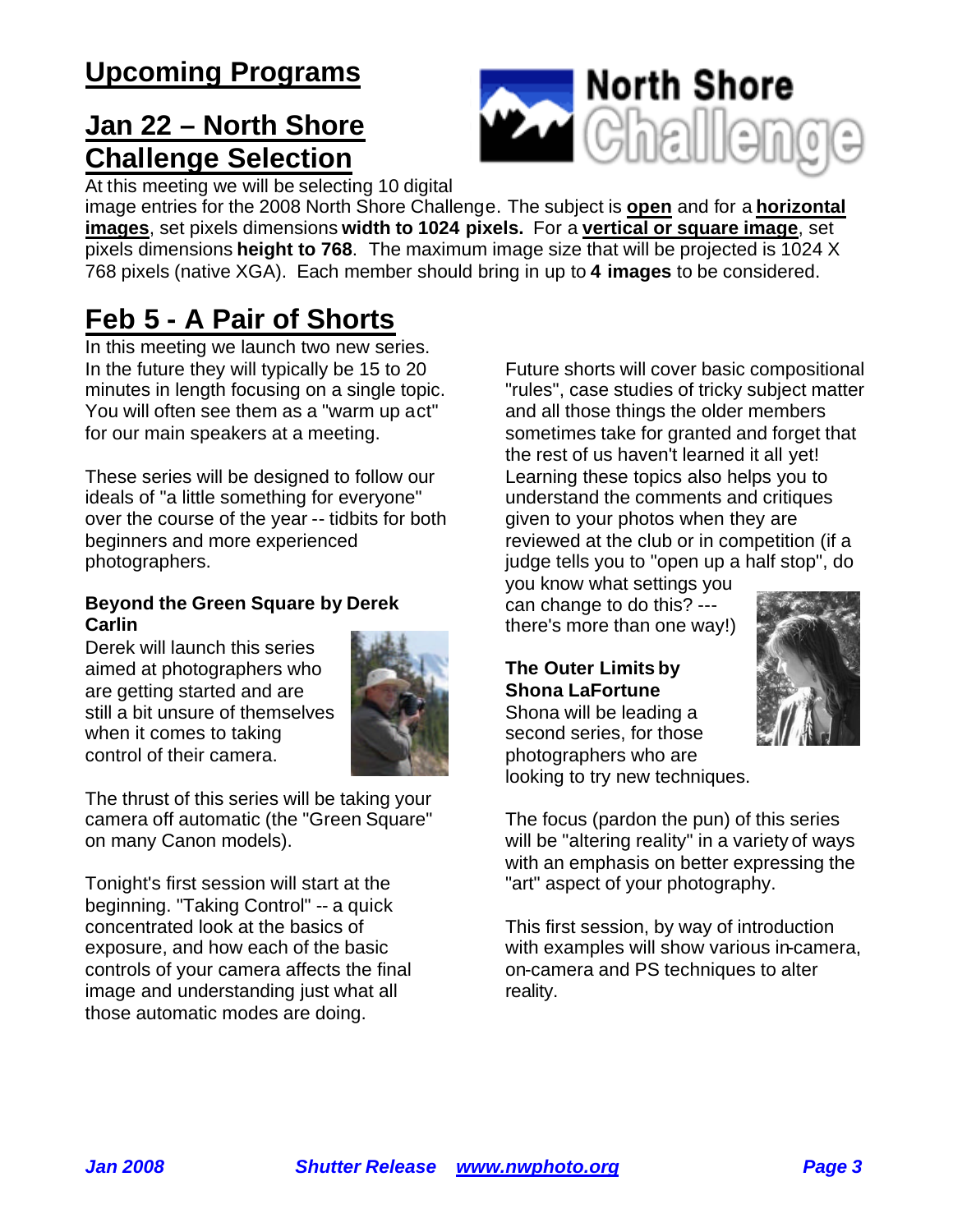#### **Remembering Past Programs Wes Bergen: How to Improve Your Images by Grace Darney**

In November, we had a guest speaker – Wes Bergen. He is a member of the Lions Gate Photo Club and writes a regular column in the Canadian Camera magazine on Photoshop techniques.

Wes gave his opinion on film versus digital cameras:

- $\triangleright$  You can get far more results using digital cameras than you ever could in a darkroom.
- $\triangleright$  Film gives a better quality image, but this is temporary -- in his opinion, in about 10 years there will be no difference between the two.

He made other comments, including:

- $\triangleright$  Judges notice when a photo has been cropped, they notice the tone and colour, but seem to take composition for granted.
- $\triangleright$  Use the Lasso tool to move an item in one photo over to a second photo.
- $\triangleright$  Use the perspective box to straighten converging verticals.

**Adjusting Tones and Colours -** Check your histogram for the tonal value of all pixels; don't use the Brightness/Contrast command in the Image/Adjustments menu to change tonal value– however, if you do use it, watch the histogram -- you'll notice ALL the pixels changing. You might not want to change all the pixels in your whole photo, instead, use Levels. Move the slider over to meet the edge of the displayed pixels at the white end of the histogram, and move the slider over to meet the edge of the pixels at the black end of the histogram.

Another suggestion was to do the histogram check right in your camera and make sure you haven't blown out one side or the other.

**Magic Wand -** Keep clicking it until it outlines the area you want.

**Feathering and Lassoing -** When you need to make selections, use the Lasso tool but then Feather it to blend the edges. You can click Select > Feather > Adj > Levels or set the feathering with the Feather box. He prefers using the Feather function after modifying a photo, as each tool has its own Feather box option -- he finds it easier to feather them all at the same time.

**Anti Alias -** Leave Anti Alias on (it's the default setting anyway); you use it to blend the edges of text with the background.

**Layers -** Use Layers to make adjustment layers as it's the best way to work on different areas of the same photo.

**Painting With Light -** Use the Paintbrush Tool on the Mask layer. To make an area lighter, paint with White; to make it darker, paint with Black.

**Hue/Saturation -** You can use this menu command (in Image > Adjustments) to make more vibrant colours in an image, but be careful you don't over-saturate. You can check the histogram and if you see bunching at either end, back it off.

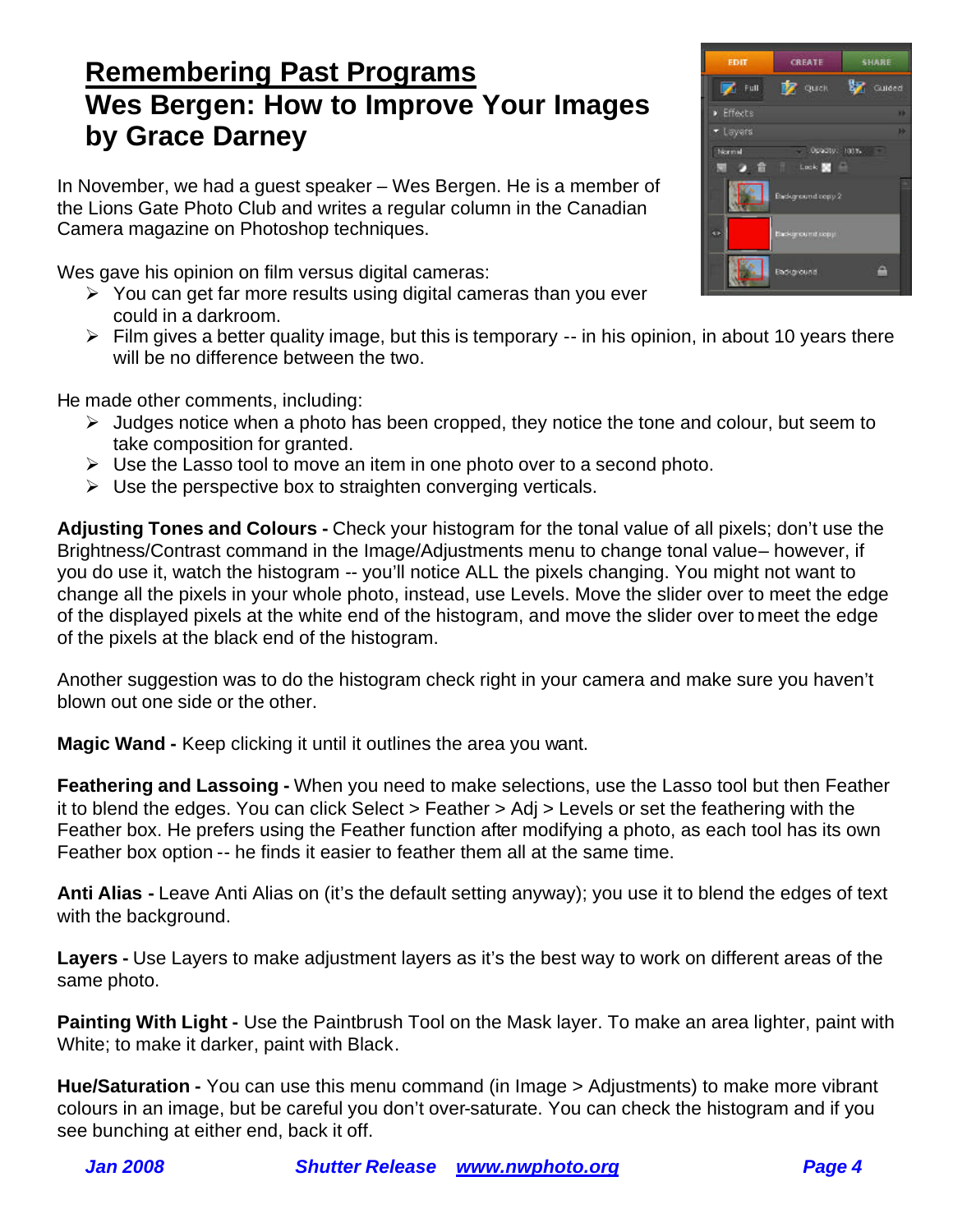**Work in RGB -** Wes always works in RGB as his print shop advises not to switch to CMYK.

**RAW -** You will have a wider tonal range if you shoot your photos in RAW. Use the Raw Converter to increase exposure in a dark photo, as it can reveal detail in shadows that were not visible beforehand.

**Saturation / Contrast / Sharpness -** Adjust these in your camera. If you have already sharpened the shot in the camera, you can undo it in Photoshop.

**Classes -** Wes teaches photography classes at King George Secondary School.

#### **Upcoming Outings**

**Almost at Sea Jan 20, 2008** 

**Subjects:** We will visit the Vancouver Maritime Museum to extract from this treasury of west coast maritime history photographs ranging from representational to interpretive



to abstract.

**Logistics:** The Museum opens at noon so we'll aim to meet there then. Transit is the recommended option. Skytrain to Main St. station and catch the False Creek ferries (take in the water views with an optional stop at Granville Island) or use transit the whole way, again with the option to stop at Granville Island. We can discuss preferences at the first January meeting.

> Admission rates are \$8 for adults with a web coupon (link coming but we'll bring some), less for seniors.

Tripods are OK (as long as they are not left unattended) but NO FLASH inside.



**Details:** Our outings are usually Saturdays, but for this Sunday, and one day in March, the museum is offering tours of the engine room of the St. Roch, an area usually offlimits to the public. They also have "Treasures from the Vault", an exhibit of artifacts usually not on display. (As you may know, this museum, like many others, has a serious shortage of exhibit area)

The museum has exhibits inside and out. and the nearby Vanier Park, Vancouver Museum and Planetarium, also offer options for "people on the beach" shots, skyline views, public art, architecture and so on.

More details TBA (check the website)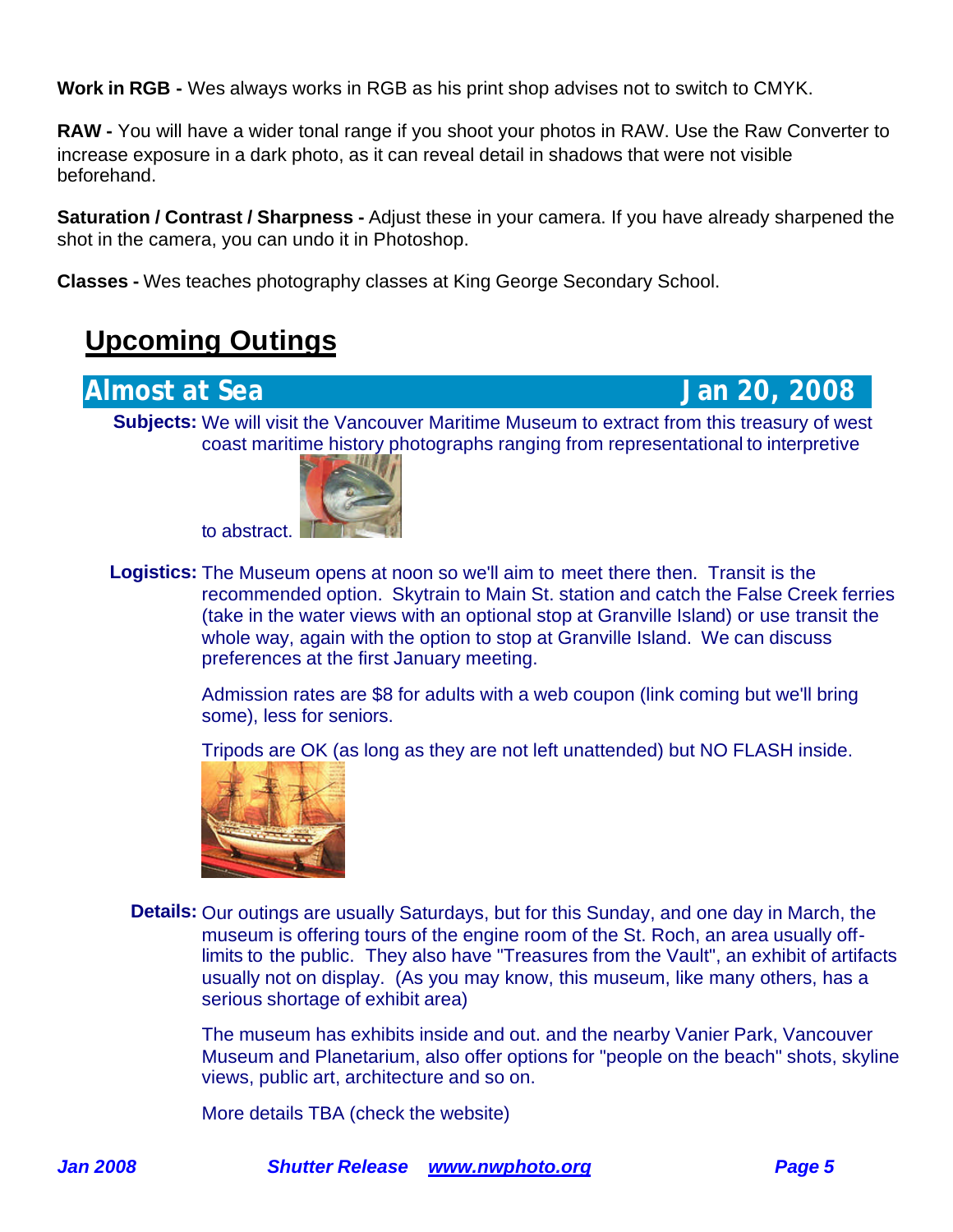## **Upcoming Outings (continued)**

**Studio Shoot Feb 23, 2008** 

**Subjects:** This will be a great indoor photo opportunity. Mark your calendars and look for more details to follow.

#### **Upcoming Events**

#### **Burnaby Photographic Society's 12th Annual Showcase**

**When: January 26<sup>th</sup>, 2008** 

**Where:** Shadbolt Centre for the Arts, 6450 Deer Lake Avenue, Burnaby

Burnaby Photographic Society's 12th annual Showcase (Digital Presentations and Print Exhibit) will be held on January 26th, 2008, from 7 - 10:30 PM at the Shadbolt Centre for the Arts, 6450 Deer Lake Avenue, Burnaby. Doors open at 6:30pm.

The Prints will be on display during the week of January 20 - 26, 2008.

Tickets are \$13.

To order tickets or for more info please contact Keith:

- Email: kgriffiths@telus.net
- Phone: 604-524-0947

#### **2006-07 Executive Committee**

President: Jason Hollister Competitions: Fred &Joan Greaves VP: Keith Griffiths Website: Derek Carlin Treasurer: Tasha Robinson **Casa and Treasurer: Tasha Robinson** Cutings: Justin Ball, Shona LaFortune Programs: Peter Ellis Newsletter: Dave Emery Refreshment Coordinator: Grace Darney Special Events: Agnia Love



### **Night Shots Theme Gallery Winner**

**Walking alone by Shona LaFortune**